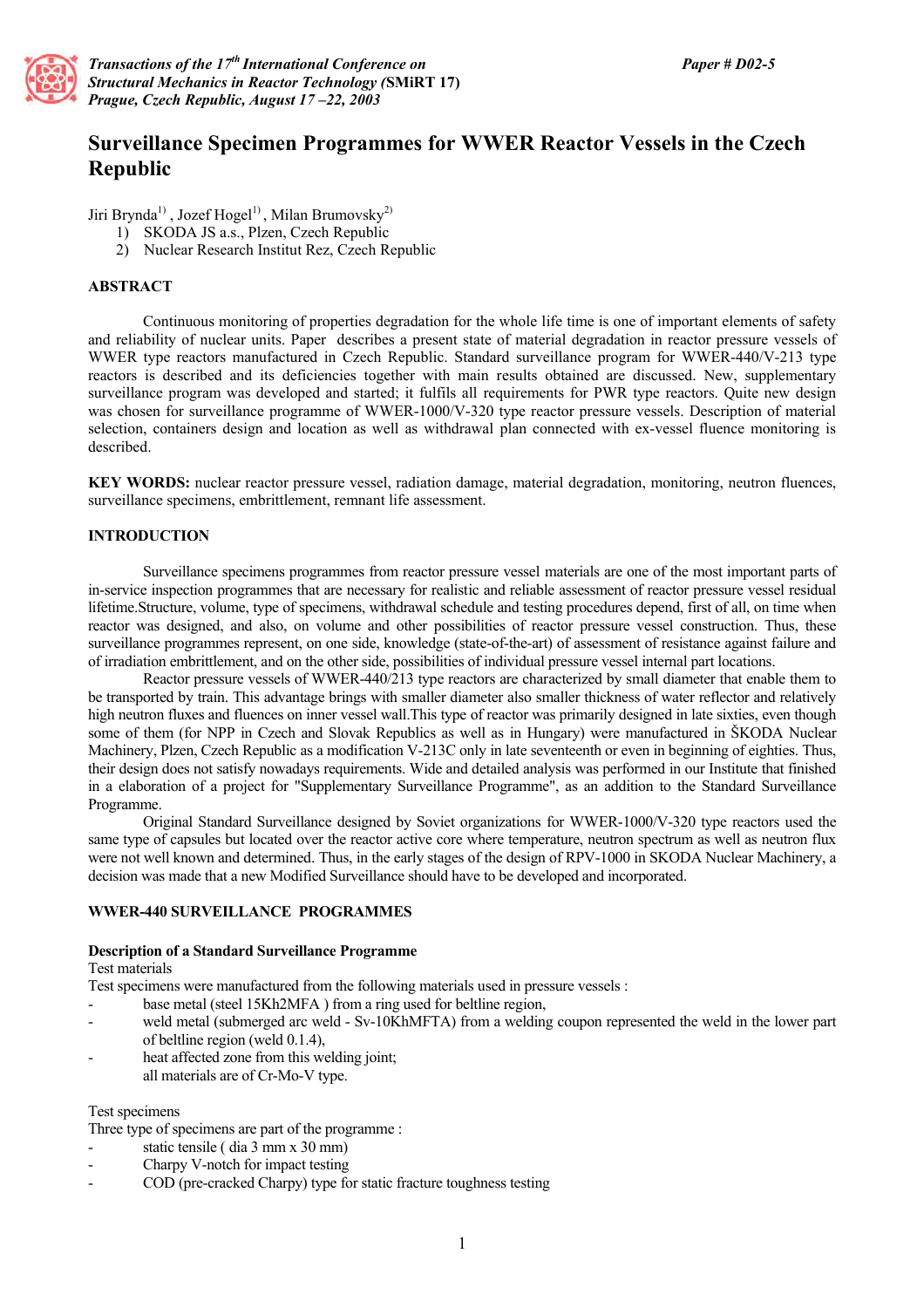In all cases specimens were cut from the central part of material thickness not closer than 1/4 of thickness to pressure vessel surface.

### Neutron flux monitors

Fast neutron flux (and fluence) measurements are based on measurement of the following activation monitors (which are used according to their lifetime):<br> ${}^{54}Fe$  (n,p),  ${}^{63}Cu$ 

 $^{63}Cu$  (n, alpha),  $^{93}Nb$  (n,n`) There are 18 containers with neutron flux monitors in each set irradiated up to two years, and 6 containers for sets that are irradiated longer. Monitors are made from thin foils that are put into aluminum tubes and located in upper part of specimen container.

# Temperature monitors

Powder natural diamond is used as a temperature monitor. Principle of its use is given by the fact that :

- crystal lattice parameters are increased by irradiation,
- this change can be removed by following annealing at temperature higher that was the irradiation one.

Thus, using X-ray diffraction method, change in crystal lattice parameters is determined just after irradiation, and consequently after annealing performed at several temperatures higher than the supposed one.

### Capsule assemblies

The test specimens are placed into capsules made from austenitic stainless steel that prevents corrosion effects on specimens. Scheme of such capsules is given in Fig.1. Each capsule contains either 6 tensile specimens or 2 specimens of Charpy type. Some of them contain also neutron flux monitors. Capsules are assembled into chains - each contain 19 or 20 capsules in active core position. Two chains contain also another 13 capsules that are located in upper part of reactor pressure vessel, out of neutron field, and these specimens are determined for determination of thermal ageing affect.

Two chains of capsules represent one set of specimens, that is located on outer surface of active core basket, symmetrically to the corner of hexagonal active core structure. Thus, six sets of chains are placed into each pressure vessel. Capsules with the same type of specimens are located in chains in such a way to reach approximately the same neutron fluence - in some cases they are located in one chain in one row - compartment, in other way in two chains in the same **location** 

### Removal schedule

Removal schedule is given by operation schedule of reactor, i.e. by fuel elements reloading. Interval between these changes is approximately one year, thus modified schedule of withdrawal with respect to lead factors are as follows : 1, 2, 3, 5 years of operation + 1 set for 10 to 20 years, one set is withdrawn after 5 years of operation, annealed and then tested.

Reactor pressure vessel integrity assessment is fully based on fracture mechanics, i.e. on knowledge of fracture toughness of RPV materials and their changes due to irradiation damage. Nevertheless, the most importance in old surveillance programmes has been concentrated in testing of Charpy V-notch specimens for determination of impact notch toughness, KV or KCV, and its transition temperature. In the standard surveillance programme for these RPVs specimens for static fracture toughness (or COD) determination were planned, but their location is fully unfavorable for such determination : specimens were located in periphery of chains - see Fig.3. Thus, each set of two specimens (located in one container) received different neutron fluences, even in one chain. Grouping of these specimens into one testing set in quite impossible. To overcome this problem a modified procedure has been applied - specimens with similar neutron fluences, but from chains irradiated by different time are grouped together to obtain one transition curve.Halves of broken Charpy specimens were reconstituted and tested for static fracture toughness. Comparing transition temperature shifts from both static fracture toughness testing shows a substantial difference : reason for this difference can be given either by uncertainties in neutron fluence determination or by neutron flux effect. Thus, in the supplementary programme a modified design of capsules is used - each capsule contains twelve inserts for further reconstitution of one set of specimens to cover the whole transition curve.

Using an experience from a standard surveillance programme, requirements for reliable assessment of reactor pressure vessel residual lifetime, as well as requirements, given by a trend of harmonization of WWER standards and procedures with PWR ones, the following requirements for a supplementary surveillance programmes has been established.

### **Supplementary Surveillance Programme Design and Planning**

Supplementary surveillance programme has been designed taking into account requirements as well as the experience from the verification programme :

- monitoring of RPV during the rest of lifetime, i.e. not only of material degradation but also of neutron field on RPV,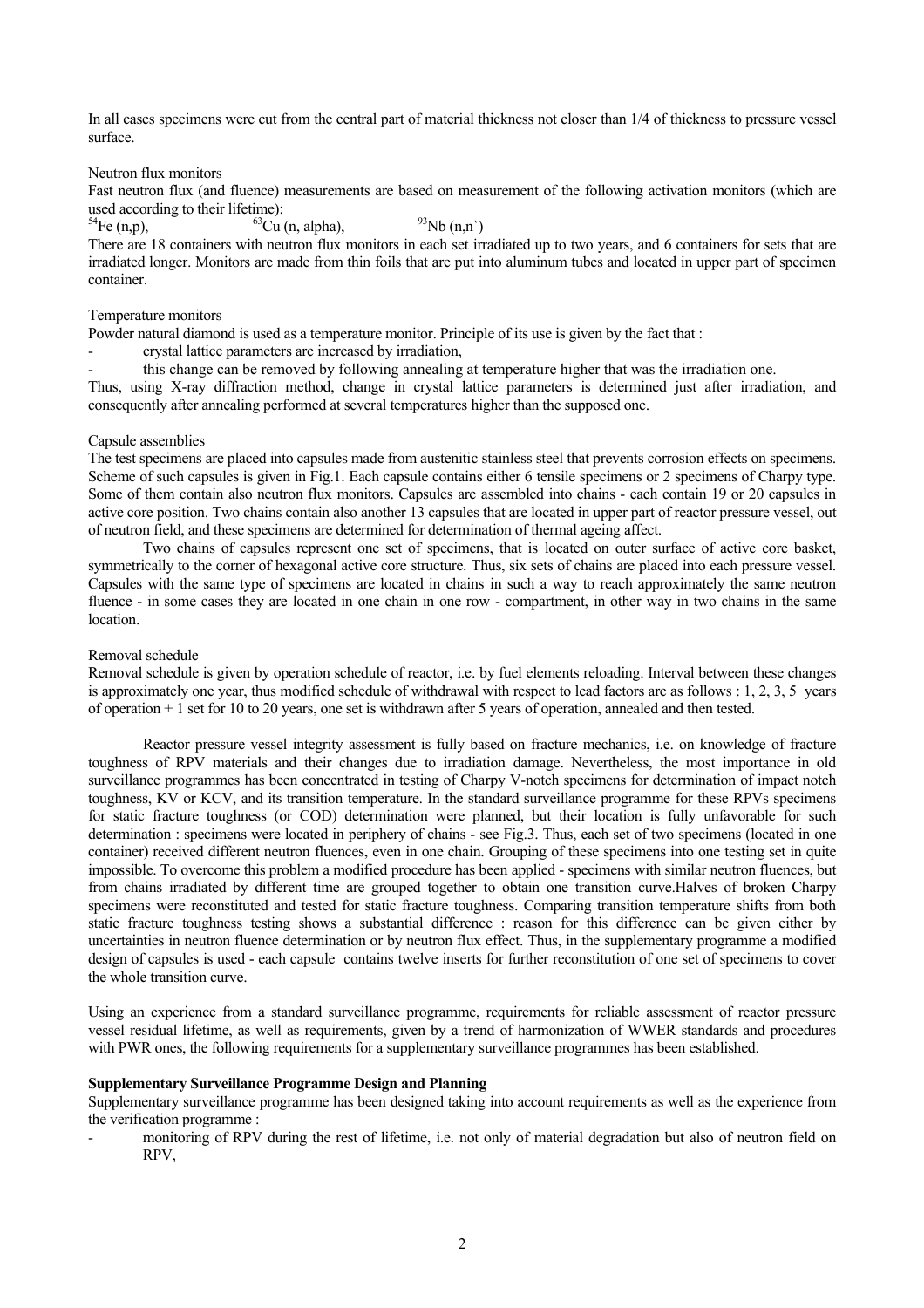

Fig.  $1$ Scheme of a container from the Standard Surveillance Program

Fig.  $2$ Scheme of a container from the Supplementary Surveillance Program



Fig. 3 Typical distribution of neutron flux along irradiation chain with containers

use of only archive materials, each container contains twelve inserts for further reconstitution either to Charpy Vnotch toughness or static fracture toughness type specimens (see Fig.2),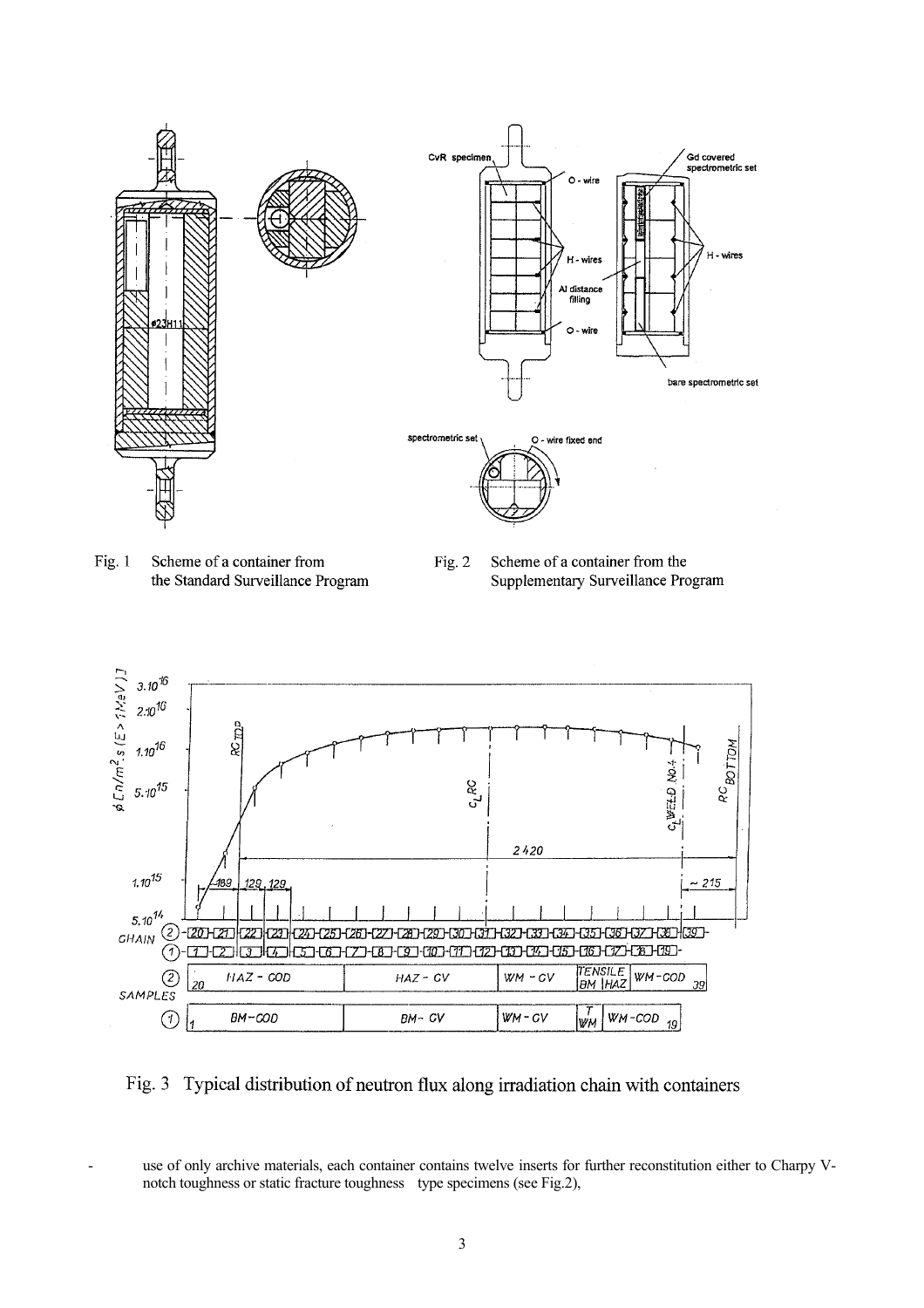- irradiation with a low lead factor to be able to fully apply results from surveillance to RPV embrittlement assessment,
- irradiation of cladding materials as this material was not inserted into the standard surveillance programme and its behaviour is important for RPV integrity assessment during PTS regimes ,
- determination of an annealing efficiency and a re-embrittlement rate of real RPV materials after annealing as a useful and effective tool for potential Plant (RPV) Life Extension,
- use of IAEA reference JRO material for qualification of irradiation conditions these specimens are placed in one container in the central part of each chain (i.e. in the same irradiation conditions). Charpy impact tests will be performed to compare irradiation conditions in individual chains - neutron fluences and irradiation temperatures. Thus, this material will serve as a reference solid state neutron monitors, too.

Monitoring individual containers has been modified with respect to the experience from the Standard Surveillance Programme:

neutron fluence monitors :

two spectrometric sets of monitors are placed in each container : Fe, Ni, Nb, Al-0.1%Co, Ti, Cu and Np - one set is inserted in Al-tube while the other in Gd-tube to be able to determine a correction factor for thermal neutrons; wire type monitors for determination of relative neutron field in each container and for each specimen - O-wire (in

both ends of container) to determine azimuthal distribution (and also the orientation of container with respect to the reactor active core), and I-wire (in specimens corners) to determine an axial distribution of neutron flux ; wires are made either from Fe (for short irradiation) or Nb (for long irradiation),

temperature monitors :

two sets of temperature monitors are placed at least into three containers of each chain (upper, middle and lower part),

one set is prepared according to ASTM standard (wires in quartz tubes) and contains (inlet water temperature is equal to 268 C) :

Bi (melting temperature = 271 °C ), Pb-12.5 In (280 °C) and Pb-10 In (291 °C),

second set is prepared according to DIN standard (hollow rings located in Al-fillings of containers) : Bi (271<sup>o</sup>C), Pb-1.9 Ag-5 Sb (272<sup>o</sup>C), Pb-12.5 Sn (278<sup>o</sup>C), Pb-2 Ag-3 Sb (288<sup>o</sup>C), Pb-10 In (291<sup>o</sup>C).

The supplementary surveillance programme is divided into four parts:

# **(1) irradiation with low lead factor:**

irradiation of archive materials - base and weld metals - are prepared in all four units with such a schedule to cover the whole planned residual lifetime of RPVs; individual chains are prepared for base metals and other for weld metals- position of containers with base metals are slightly different than those with weld metals in such a way that their lead factors will be the same for both materials (fluence on weld metal is equal to about 70 % of base metal in beltline region),

the following locations of containers have been chosen : - base metal : containers position 2 - Charpy impact

| vase inetal. Containers position                                     | $\angle$ - Charpy impact      |
|----------------------------------------------------------------------|-------------------------------|
|                                                                      | 4 - static fracture toughness |
|                                                                      | 6 - tensile                   |
| weld metal : containers position                                     | 1 - Charpy impact             |
|                                                                      | 3 - static fracture toughness |
|                                                                      | 5 - tensile                   |
| reference steel JRQ : containers position 12 - centre of active core |                               |
|                                                                      | 19 - weld No.4                |

this locations is used also in all parts of the programme,

principal time schedule for their withdrawal is as follows:

1, 2, 3, 5, 10 and some also 15 years of operation,

specimens will be tested for notch impact toughness as well as static fracture toughness determination (a limited number of tensile specimens is also included)

### **(2) determination of re-embrittlement rate:**

portion of specimens from base and weld metals irradiated within the standard surveillance programme has been annealed by a standard regime (475 C-100 h) in laboratory and then inserted into RPV in similar positions as nonirradiated specimens, i.e. in positions with low lead factor (between 2 and 3) to be fully applicable to RPV embrittlement; irradiated and annealed specimens will be withdrawn in one, three and five years intervals to assess re-embrittlement rate of RPV archive materials in real RPV irradiation conditions,

both type of testing (notch impact as well as static fracture toughness) will be performed on both materials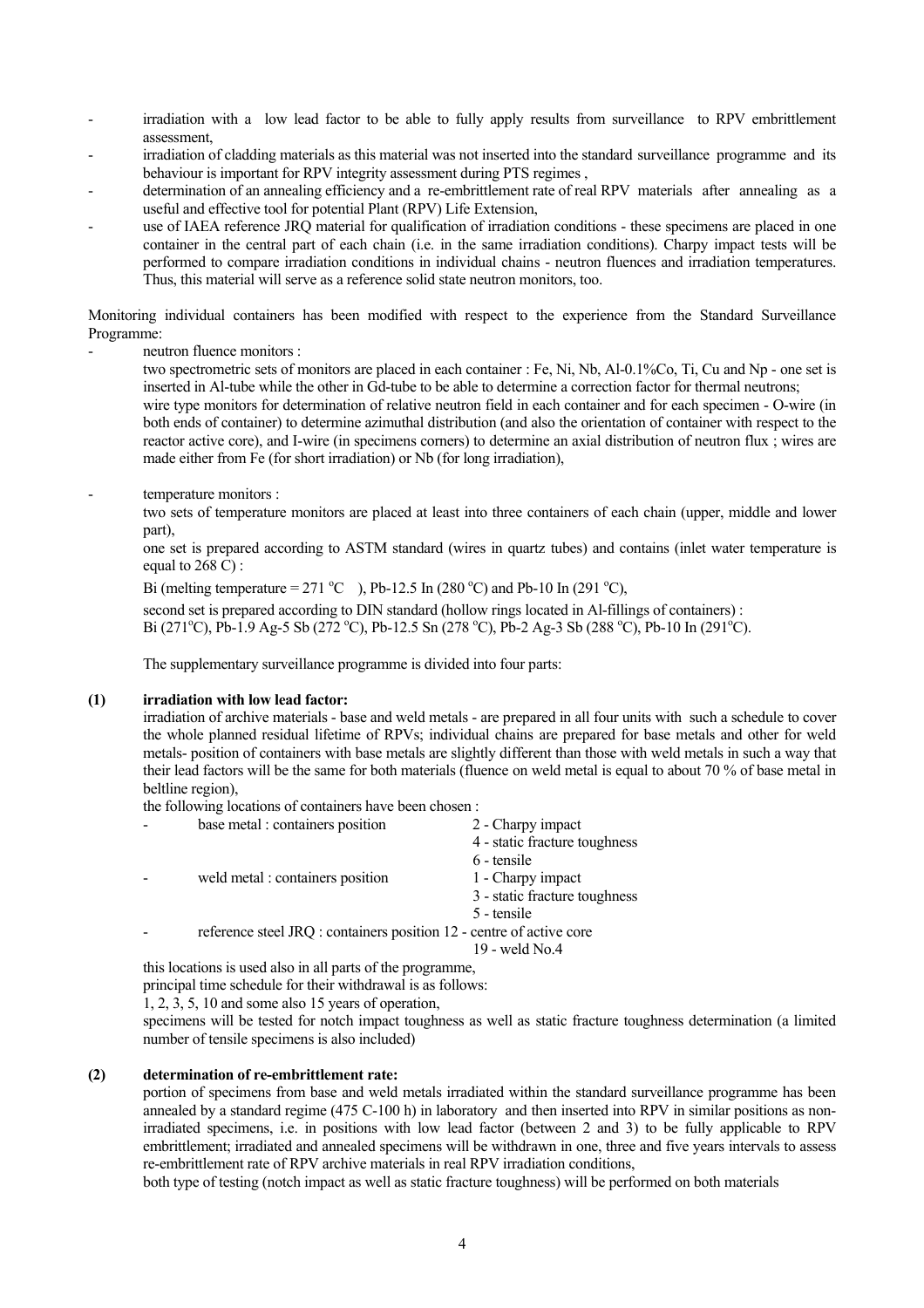#### **(3) irradiation of cladding materials:**

inserts cut from outer and inner cladding layers as well as from heat-affected zone in base metal are part of the programme,

this cladding material comes from an archive part of vessel - nozzle bottoms after their removal from vessel

cladding materials will be irradiated in two groups: one group in low lead factor position to obtain RPV end-of-life fluence (with similar schedule as base and weld materials, i.e. up to 15 years), the second group will be irradiated for 3 years in high lead factor, then it will be annealed and again inserted into the reactor. Further withdrawal is planned to cover an assessment of re-embrittlement rate after annealing for another 3 years of operation (represents more than 30 normal operating years),

only static fracture toughness tests will be realized for these materials

### **(4) neutron dosimetry chains:**

even though some of chains within parts (1) to (3) will cover practically the whole remaining RPV lifetime, their long term irradiation will not allow to determine real neutron fluences in all operation years; thus, special chains with only a limited number of containers are inserted into reactors practically through the whole lifetime beginning five years from now; these chains for intermediate irradiation (for two years only, in principle) will contain only IAEA reference material (JRQ steel) and neutron monitors in position of maximum neutron fluence and weld metal locations - both reference material and neutron monitors will serve for determination/precisioning of neutron fluxes and irradiation temperatures.

JRQ specimens will be tested by notch impact method, only.

Thus, all four parts of the supplementary surveillance programme will ensure necessary and reliable information about RPV materials behaviour, mainly about their irradiation embrittlement under conditions very close to real ones - similar irradiation temperature as well as close neutron flux values. At the same time, information for potential RPV life extension without and/or with thermal annealing - will be gathered well in advance till the designed RPV lifetime.

This programme started in 1997 but not all chains are inserted immediately - there is a time schedule prepared in such a way to cover their whole remaining design lifetime of reactor pressure vessels.

# **WWER-1000 SURVEILLANCE PROGRAMMES**

### **Standard Surveillance Programme**

WWER 1000 units of standard model V-320 comprising a RPV material surveillance programme with a standard number of various specimens sets described e.g. in the WWER 1000-SC-103.

Three types of materials were chosen for standard surveillance programme - base metal from central RPV ring, weld metal from the worse of weldments No.3 and 4 and apparent heat affected zone. Four type of specimens were machined ( three types are the same as in a standard surveillance programme in RPVs of WWER/V-213 type) : tensile, Charpy impact and pre-cracked Charpy and additionaly also flat fatigue specimens. The sets denoted 1K and 2K are intended for determination of unirradiated properties.

Specimens of one type are put in stainless steel containers identical to the ones used in the standard surveillance programme in RPV of WWER-440/V-213 type, i.e. either two Charpy type (impact or pre-cracked), or six tensile,. resp. six fatigue type specimens, see Fig.1. Six, resp. twelve these containers are accumulated into assemblies with one, resp. two floors. Containers are pressed together by a special spring but they can practically freely rotate within an assembly ( rotation of assemblies in their position is also permitted).

Five assemblies create one neutron embrittlement set, marked as 1L, 2L, 3L, 4L, 5L and 6L. One set of assemblies was planned to be withdrawn at the same time. These sets are located in the upper part above the active core shroud near its outer diameter, i.e. above reactor active core.

The neutron field in the location of neutron embrittlement assemblies in the RPV as well as containers within assemblies is very complicated. Due to their location above the reactor core, neutron flux gradient is substantial not only between upper and lower floor in assemblies but also between individual containers within the asseembly and also between individual assemblies within one set. Moreover, half of sets contains assemblies only with upper floor of containers, where neutron flux is even lower than in RPV beltline, i.e. lead factor is lower than 1.

The thermal ageing sets contain 30 containers in five floors and are located in the upper part of the reactor in front of head flange ring. These assemblies are marked as 1M to 6M.

The original withdrawal schedule, that proposed to take specimens out after 1, 4, 7, 10, x years and EOL irradiation periods was recently modified by the designer. The new programme proposed also by the Russian designer, requires evaluation after 5 (2 sets), 9, 17, x years and EOL irradiation periods (x... to be specified later).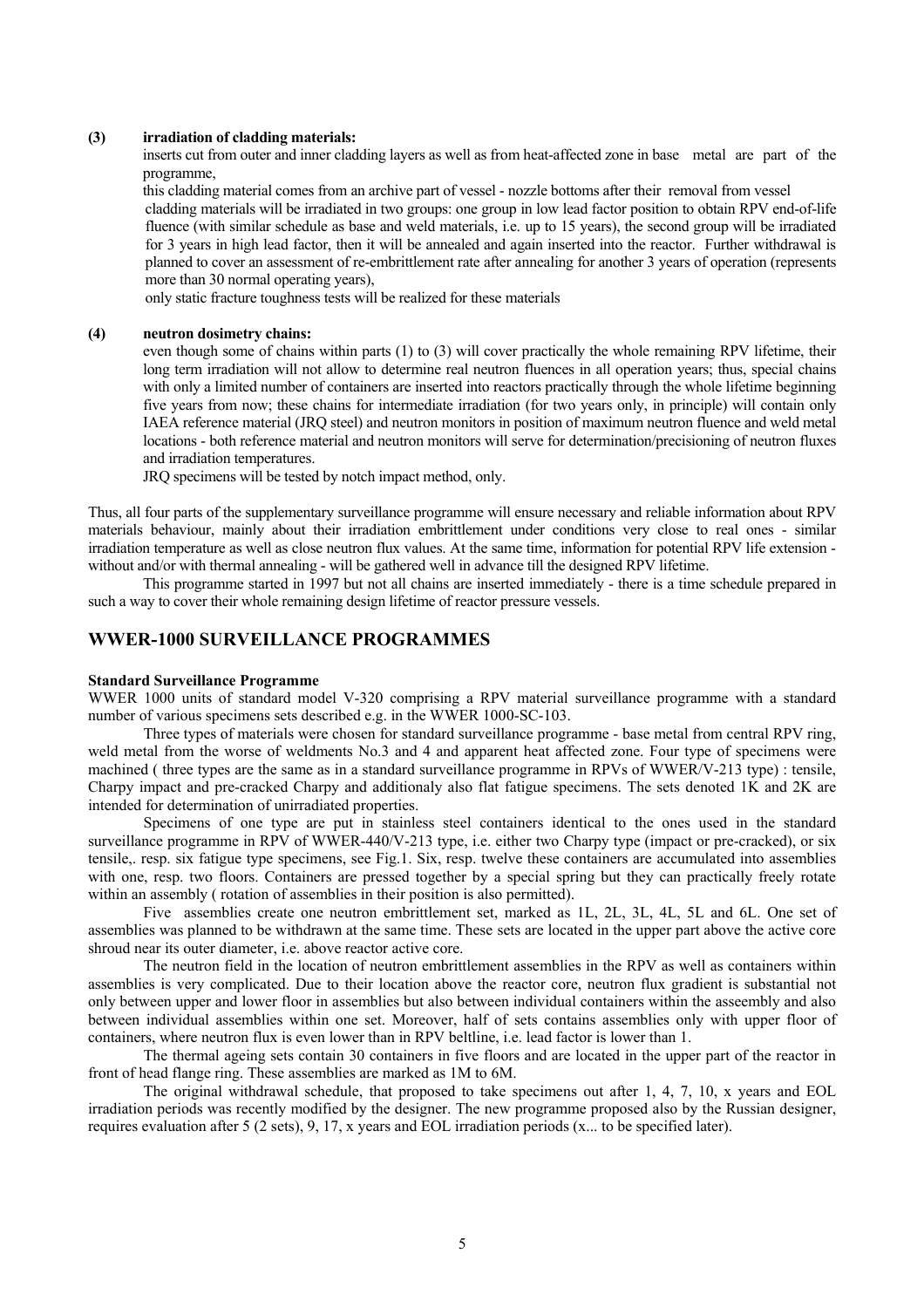# **General Problems in a Standard Surveillance Programme**

The review of the existing surveillance programme of the WWER-1000/320 units confirmed the following deficiencies:

- design of assemblies and their positioning above the core result in nonuniform irradiation conditions and the number of specimens irradiated to similar neutron fluence is not sufficient for a reliable determination of the critical brittle fracture temperature shift;

irradiation temperature of the surveillance specimens could be higher (up to 20  $^{\circ}$ C) than the RPV wall temperature;

- temperature monitoring by diamond powder is not adequate for determination of the irradiation temperature since the results show far too large scatter,

the quantity of neutron fluence monitors (3 sets) and variety in individual assemblies is insufficient to characterize fully the distribution of the neutron flux within the assembly and in individual surveillance specimens; the choice of neutron activation monitors does not enable to monitor fluences on surveillance specimens

 throughout the entire reactor lifetime; - the lead factor in surveillance specimens is mostly lower than one and therefore the results cannot be used for prediction of irradiation embrittlement of RPV;

- the design of surveillance assemblies and containers inside of the assemblies does not allow clear determination of their orientation (moreover, they can rotate during reactor operation) with respect to reactor core centre which, together with small number of neutron monitors, does not ensure a proper determination of neutron fluence in individual surveillance specimens without direct autodosimetry (gamma-scanning) on each specimen.

### **Modification of the Standard Surveillance Programme**

Main disadvantage of the original surveillance programme is that it is not capable to provide the monitoring in a reliable way. Therefore, a modification of the programme was elaborated in SKODA Nuclear Machinery for NPP Belene and Temelin.

Main principles of the design was chosen in such a way to solve problems of the Standard Surveillance Programme, mainly:

- location of containers should well monitor the conditions of reactor pressure vessel wall in beltline region, i.e. specimens temperature should be as close as possible (containers must be washed by a cold inlet water) and lead factor should be less than 5,
- whole set of specimens for one testing curve should be located in identical neutron fluence position
- as much as possible sets of specimens should be located in similar/close neutron fluence to be able to compare behaviour of different materials
- withdrawal scheme of containers should assure monitoring pressure vessel material as well as neutron fluence during the whole RPV lifetime
- neutron monitoring should assure determination of neutron fluence to each of test specimens for every container
- temperature monitoring should be performed using melting temperature monitors with a appropriate range of melting temperatures
- cladding materials should be also included in the containers
- reference material should be added for an objective comparison of resuts
- spare containers should be added to monitor vessel annealing as well as further re-embrittlement if necessary.

Design of such a programme was performed and supported by a set of calculations (neutron physics, thermalhydraulics) as well as experiments in a scale 1:1 (thermal-hydraulic characteristics measured in a hydraulic channel of a pressure loop in SKODA, thermal fatigue tests of container holders on pressure vessel wall).

Main characteristics of this Modified Surveillance Programme are as follows:

### Containers

Containers are of flat type with inner dimensions approx. 200 x 300 x 25 mm, are made from austenitic stainless steels plates welded on a frame. They contain special holders for location on pressure vessel wall All specimens for one withdrawal time are located in one irradiation container – specimens are in two layers, specimens of of type and one set are touched each other in layer, only

### Location of containers

Containers are located in special holders that are welded on inner surface of reactor pressure vessel wall approx. 400 mm below the centreline of beltline region

Containers are located symmetrically in maximum neutron fluence on vessel wall, i.e. in hexagonal corner positions

Two additional identical containers are located between upper nozzles for monitoring possible thermal ageing effects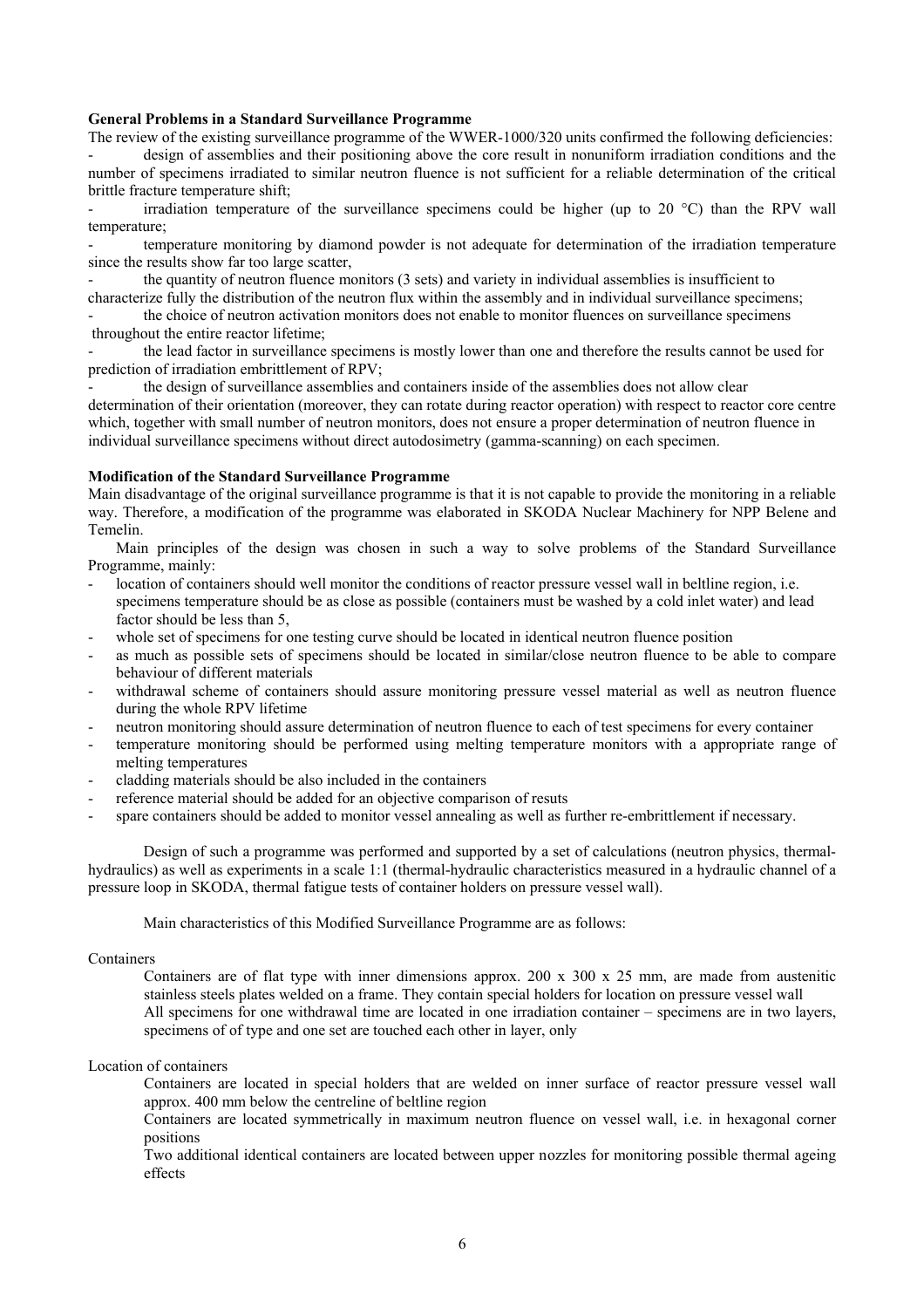# Specimen materials

RPV archive materials are used for specimens manufacturing

- base material from the more sensitive heat end from the three rings of the beltline region chosen in accordance with the criterion
	- $CF = (10\% P + \% Cu)$
- weld metal from the special prepared welding coupon used the same welding consumables as the critical weld No.3 below the core beltline
- heat-affected zone from this welding coupon using the most sensitive base material

all these materials were heat treated by the same regimes as the whole pressure vessel

- cladding materials
	- $1<sup>st</sup>$  layer crack in both directions, i.e. from the surface and to the surface
	- $2<sup>nd</sup>$  layer crack in both directions, i.e. from the surface and to the surface
	- heat affected zone in base metal crack in both directions, i.e. from the surface and to the surface
	- IAEA reference steel JRO of ASTM A 533 B type
- V-1000 reference materials both base metal and weld metals

### Specimen types

- tensile specimens from base metal and weld metal (6 per set)
- Charpy V-notch impact specimens from base metal (24 per set), weld metal (24 per set), heat affected zone (24 per set), JRQ (32 per set) and reference materials (12 per set)
- static fracture toughness specimens of CT 0.5 type from base metal and weld metal (15 per set)
- static fracture toughness specimens of pre-cracked Charpy type from cladding, heat affected zone, JRQ and reference materials (14 per set)
- static fracture toughness specimens of CT 1 type from base metal and weld metal only unirradiated conditions (15 per set)
- mostly, only "insert" type specimens are used for further reconstitution after irradiation to use the container volume more effectively

# Neutron monitors

Two types of monitors are used-

- 5 spectrometric sets of monitors in each container located close to both surfaces of the container and in different ends for absolute dosimetry of the container
	- activation monitors Co, Nb, Ni, Fe, Ti, Cu and Mn as foils and
- fission monitors  $^{237}$ Np a  $^{238}$ U with and without Gd shielding
- two sets of wires Cu and Fe located on both surfaces in diagonal directions for relative dosimetry of each specimen
- scanning of specimens is prepared to check the neutron dosimetry
- continous measurement of neutron fluences on outer pressure vessel wall (in the cavity) is a mandatory part of the programme
- detailed calculation of neutron fields within assemblies and the reactor,

### Temperature monitors

Several sets of melting temperature monitors are located either in specimens or in container filling:

| $Pb - 10\%$ In           | melting temperature | $291^{\circ}$ C |
|--------------------------|---------------------|-----------------|
| $Pb - 8\%$ In            |                     | $300^{\circ}$ C |
| $Pb - 2.5\%$ Ag          |                     | $304.5$ °C      |
| Pb - 1,75% Ag - 0,75% Sn |                     | $309^{\circ}$ C |
| Ph                       |                     | $327^{\circ}$ C |

# Withdrawal schedule

The following scheme is proposed:

2, 6, 10, 18,  $26 + x$  years for radiation damage containers

14, 34 years for thermal ageing containers

one container for thermal annealing effect

one container for re-embrittlement rate effect

This programme has be loaded into both pressure vessels on NPP Temelin, and was also prepared for the pressure vessel of unit 1 in NPP Belene, Bulgaria.